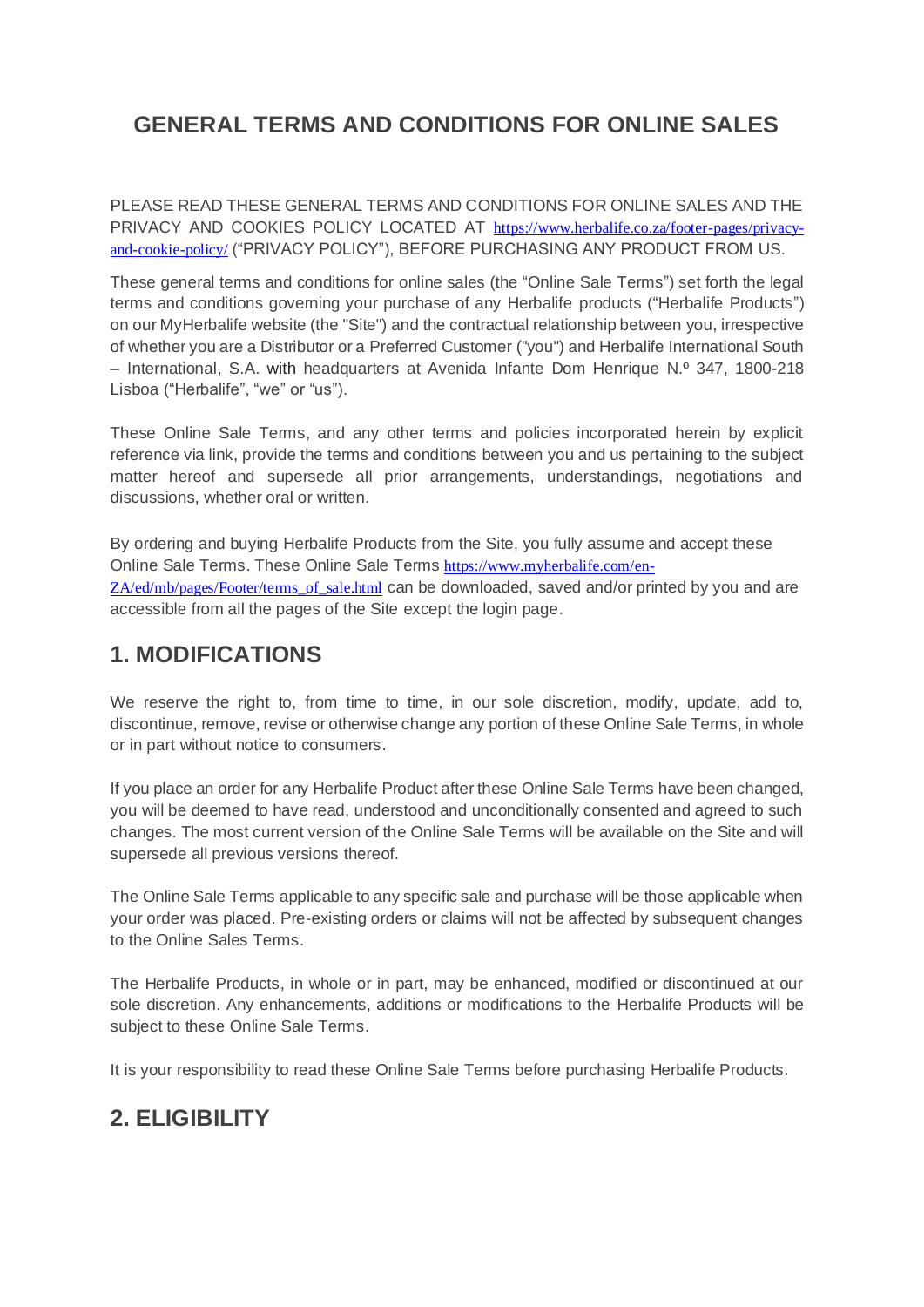You represent and warrant that you are eighteen (18) years of age or older and have full legal capacity. We may require proof of age and/or capacity before accepting any purchase order.

You also represent and warrant that you are an authorised user of any credit card and/or bank account, Mygate, PayU, or EFT account used to purchase Herbalife Products through the Site.

### **3. CREATION OF AN ACCOUNT ON THE SITE**

Purchase of Herbalife Products requires registration to the Site.The decision to provide this information is purely voluntary and optional. However, if you choose not to provide such information, you will not be able to place orders to purchase Herbalife Products.

By providing your personal data during the registration process, you agree to provide accurate, current and complete information about you when requested and you agree to maintain and update such information as appropriate. We will use and maintain any information about you that we collect through the Site in accordance with our Privacy Policy, located at [https://www.herbalife.co.za/footer-pages/privacy-and-cookie-policy/](https://nam10.safelinks.protection.outlook.com/?url=https%3A%2F%2Fwww.herbalife.co.za%2Ffooter-pages%2Fprivacy-and-cookie-policy%2F&data=04%7C01%7Cpoppye%40herbalife.com%7Cf75dfd9353cf484a4f9408d9529651a3%7C101f87a76d6b4c6c9d9c223592a2ba50%7C0%7C0%7C637631629415502707%7CUnknown%7CTWFpbGZsb3d8eyJWIjoiMC4wLjAwMDAiLCJQIjoiV2luMzIiLCJBTiI6Ik1haWwiLCJXVCI6Mn0%3D%7C1000&sdata=VzM9%2FHoCIqvQ8YyBsYxlPgr3R75FvJKgXoOH7X8DLtA%3D&reserved=0) and the applicable local laws.

In order for you to create a Herbalife Account ("Account") you will need to enter your e-mail address and a password. After having entered this information, you will be required to confirm that you want to create an account by clicking on the "create an account" button.

By confirming your wish to create an Account, you agree to be bound by these Online Sale Terms and with our Privacy Policy.

Then, you will be asked to provide personal information for the creation of the Account, namely:

- Your first name;
- Your last name;
- Gender;
- Date of birth;
- Address (including city and postal code);
- Cell phone;
- E-mail address;
- TIN number (mandatory for Distributors and optional for Preferred Customers); and
- PO ID number (mandatory for Distributors and optional for Preferred Customers).

By creating an Account, you authorise Herbalife to collect, store and use your personal information for the purpose of operating your Account, improving the functioning of the Site, providing you with Products, and for general marketing purposes. Your personal information will not be sold to or shared with third parties and is not accessible by the general public. For the avoidance of doubt, personal information is that as defined in the Protection of Personal Information Act 4 of 2013 ("**POPI Act**") and does not include any health-related information. Herbalife shall at all times comply with all data protection privacy laws applicable as well as its own Privacy Policy when storing and processing your personal information.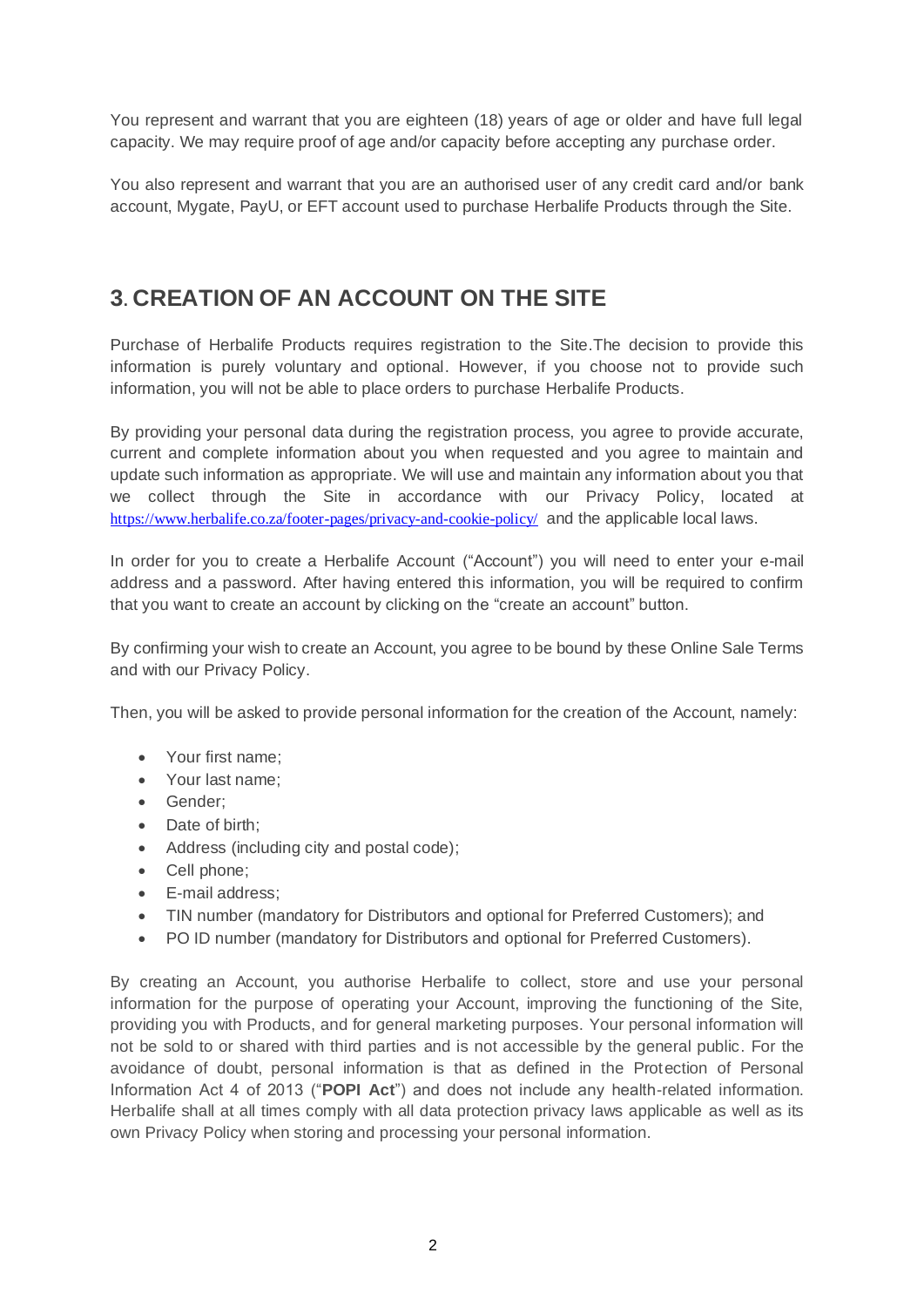Other than to its employees or contractors for purposes outlined directly above, Herbalife shall not disclose personal information to any third party unless:

- i. such third party is bound by the same provisions and obligations as those set out in this Agreement; and
- ii. Herbalife has received your prior written consent to do so.

By signifying your acceptance of this Agreement electronically and continuing to access the Site and use your Account, you expressly:

- i. consent to the collection, storage, processing and use of your personal information for the purposes set out above, by Herbalife and/or its appointed designees from time to time, which may include collection agencies, parties involved in the technical administration and maintenance of any database which will house your personal information, information technology companies and marketing companies;
- ii. acknowledge that your consent is given freely and voluntarily and that you are under no obligation to provide this consent;
- iii. acknowledge that you are entitled at any time to request a record of, or object to the processing of your personal information;
- iv. acknowledge that you are entitled to request the correction, destruction or deletion of your personal information that is inaccurate, irrelevant, excessive, out of date, incomplete, misleading or obtained unlawfully; and
- v. acknowledge that you are entitled to decline any marketing communication.

If you register on the Site, you agree to accept responsibility for all activities that occur under your Account, email or password, if any, and you agree that you will not sell, transfer or assign your Account or make it accessible to a third party by intention or gross negligence. You are responsible for maintaining the confidentiality of your password, if any, and for restricting access to your computer so that others may not place orders for Herbalife Products using your name in whole or in part. If you feel that your password has been compromised, it is your responsibility to change your password. If you become aware of the misuse of your account by third parties, you agree to inform us immediately.

You may, at any time, terminate your Account by contacting Member Services via the Online Support service available on the Site or by calling Member Services on +27 11 554 1000.

Herbalife Products offered for sale on the Site are described and presented as accurately as possible (specifications, composition, use, etc.). However, we recommend you to access the specific details of each Herbalife Product, particularly in relation to the features you are looking for, since you are solely responsible for choosing and buying a Herbalife Product.

### **4.2. Price**

The prices displayed on the Site are in Rands and are final complete prices, which include the statutory VAT at the time of the order and any and all applicable discounts and costs. Applicable shipping fees will only be presented in the shopping cart.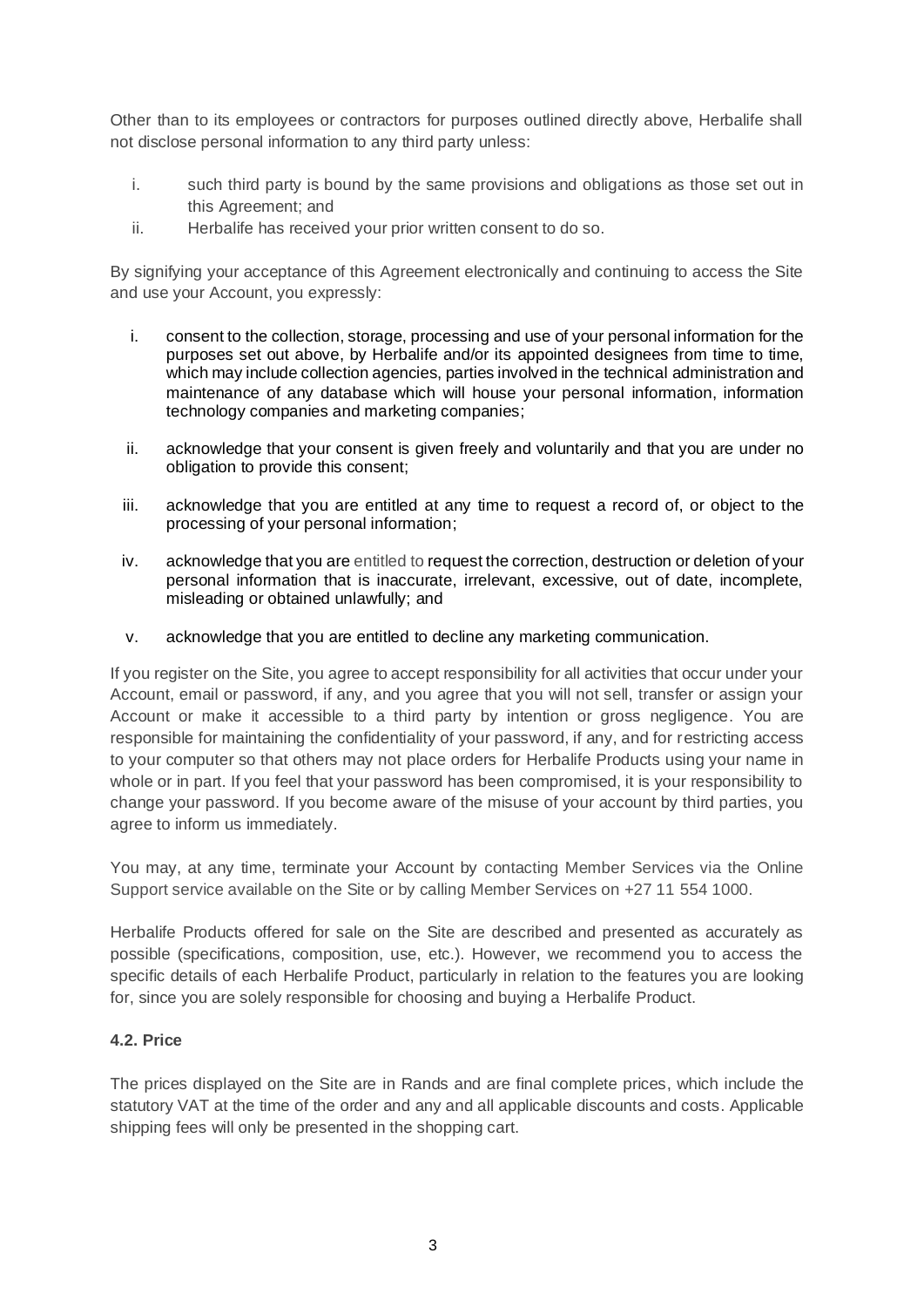Prices may be subject to change without prior notice, but such will not affect orders that have already been accepted.

### **4.3. Your Order**

The presentation of Herbalife Products on the Site is a binding offer to conclude a purchase agreement presented by us to you. By adding Herbalife Products to the shopping cart and confirming your order, you are accepting our offer, and the purchase agreement between you and us is perfected.

Before you can accept our offer, you also need to:

- confirm your shipping address;
- confirm the email address where the confirmation of our agreement and the corresponding invoice will be sent; and
- choose a payment method and enter your respective payment details.

Before sending the order by clicking on the "continue to complete order" button, you can identify and correct input errors.

Once we have received your order, Herbalife will send you an e-mail confirming receipt of your acceptance of our offer and the content of your order. Receipt of this confirmatory email from Herbalife implies that the order has been received and the purchase of the Products completed and, consequently, that the transaction between you and us has been formalized.

When the Site indicates that a Herbalife Product is available, this is referred to the moment the order is placed. However, if a Herbalife Product ordered by you is no longer available once your order has been placed or if we run out of stock, you will be notified at the e-mail address provided in your order summary. This might be, among other causes, because of unexpected limits on our resources and stock which we could not reasonably plan for.

### **4.4. Available payment methods**

Payment for the Herbalife Products on the Site is made by one of the following methods:

- inserting your credit card details via your bank's platform;
- payment by EFT; or
- payment by direct deposit.

### **4.5. Terms of delivery and Herbalife Product reception**

There are three delivery options as follows:

- Standard home delivery; and
- Standard delivery to a pick-up point such as a shop/store chosen by you; and

The delivery is carried out by entrusted shipping companies and local couriers, where applicable.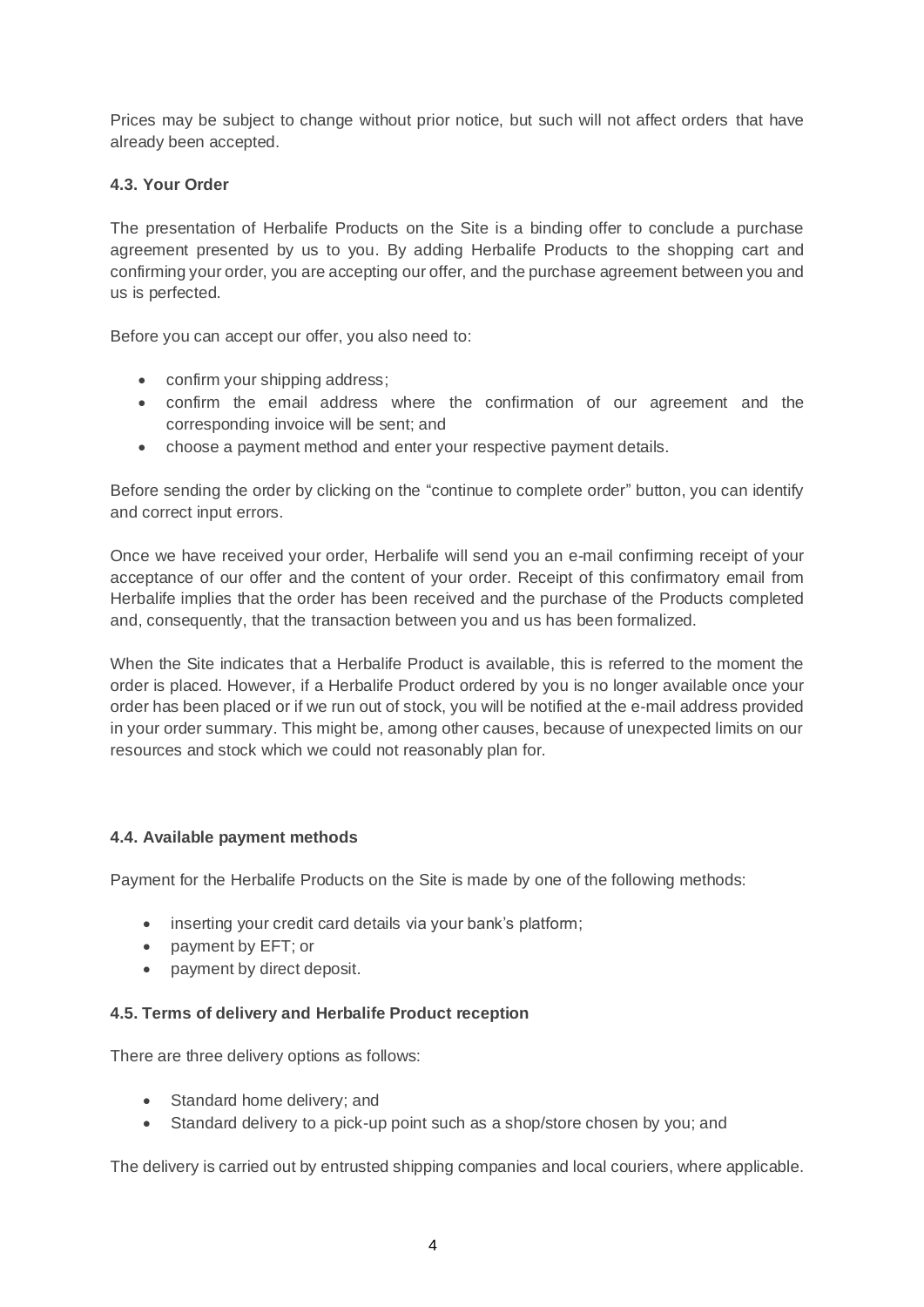From receipt of the order payment, the delivery of the Herbalife Products within South Africa is usually within a maximum of two to three (2-3) working days. In any event, delivery shall not exceed thirty (30) calendar days from the date of the order payment.

The receipt of the carrier signed by you will serve as proof of delivery and of the date of delivery.

The risk of Herbalife Products being lost or damaged is transferred to you when you receive the Herbalife Products. Once you receive the Herbalife Products, you shall review and confirm there is no apparent defect, that is, that the Herbalife Products conform to your order and are not visibly damaged. If there are defects (the parcel is open or damaged, Herbalife Products are missing, damaged or do not match the order, etc.) you shall:

- reject the parcel and make a written reservation on the carrier's delivery note with as much detail as possible; and
- contact us through the Site, by email or by phone, and we will either reimburse you the order or ship a new parcel with the missing or damaged Herbalife Products.

Please note that the above is in addition to the rights granted to you under our commercial guarantee in section 4.6. or your statutory guarantee in section 4.7. below and to your right of withdrawal under section 4.8. below.

### **4.6. Commercial Guarantee**

We guarantee the quality of the Herbalife Products and certify that, to the best of its knowledge and efforts, are free of any defects and meet high standards of freshness and purity for consumer use. We are confident that all customers (Preferred Customers, Distributors and retail customers) will find the Herbalife Products satisfactory in every way.

However, if for any reason, you are not completely satisfied with any Herbalife Product purchased we offer a no quibble commercial guarantee. Simply request a full refund of the purchase price or a full credit note towards the purchase of another Herbalife Product from us within thirty (30) calendar days from your receipt of the Herbalife Product and return the unused portion of the Herbalife Product, or the original labels, or the empty containers, along with the copy of the invoice of your order, to us. More information is available in our Satisfaction Guarantee locate[d here.](https://assets.herbalifenutrition.com/content/dam/regional/emea/en_za/consumable_content/policy-and-compliance/2021/06-Jun/Satisfaction_Guarantee_en-ZA.pdf/_jcr_content/renditions/original)

This commercial guarantee does not apply to any product intentionally damaged or misused by you or by virtue of your failure to comply with a product's instructions.

This commercial guarantee does not affect your statutory rights, including the right of withdrawal under section 4.7 below and your statutory guarantee of conformity of Herbalife Products and other applicable statutory guarantees.

### **4.7. Statutory Guarantee**

You have a right to a legal guarantee of two (2) years from the date of delivery of the product purchased on the Site if the product does not meet the description given on the Site, regarding its quality, suitability for its normal use as a product of its type, or if it has a defect ("lack of conformity").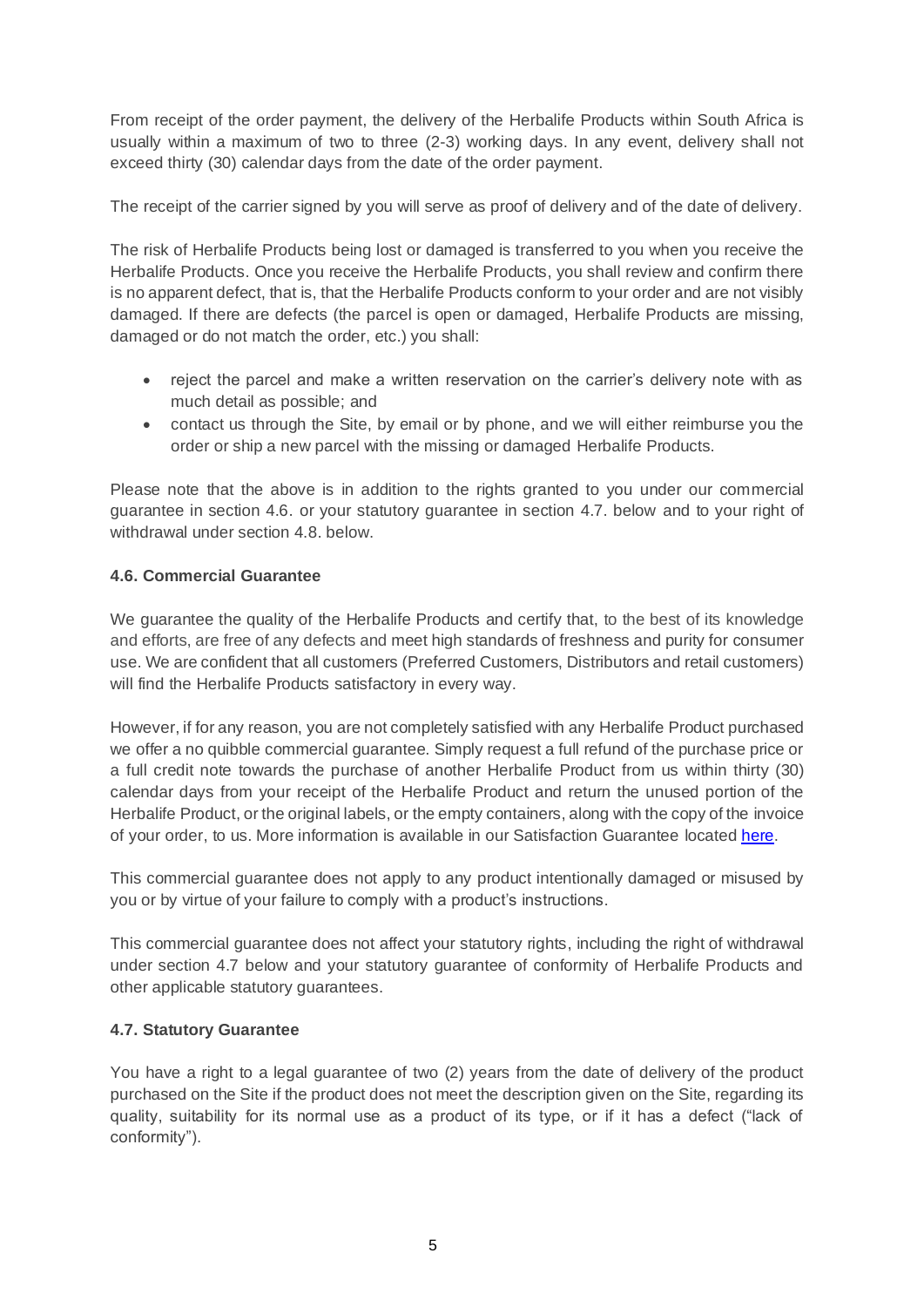To exercise the above mentioned right, you must report to Herbalife the lack of conformity of the Herbalife Product purchased, within six (6) months from the date of delivery of the product purchased by contacting Member Services via the Online Support service available on the Site or by calling Member Services on +27 11 554 1000 by providing the following information:

- A description of the lack of conformity in the purchased Herbalife Product;
- A photo of the lack of conformity in the purchased Herbalife Product;
- A copy of purchased Herbalife Product corresponding invoice.

In such circumstances, you may choose to:

- Replace the Herbalife Product you purchased; or
- Return the product and be refunded of the value paid.

You will have to return the Herbalife Product you purchased through registered mail, at our risk and expense, to prevent any loss of package, at the address Woodmead Head Office, address: Herbalife International, South Africa, LTD.

Ground floor, Building 32, Woodlands Office Park, Woodlands drive, Woodmead, South-Africa*.*

We will replace the Herbalife Product you purchased or refund you for the value you paid for it within thirty calendar days (30) from the date you have reported to us the lack of conformity.

#### **4.8. Right of withdrawal**

#### **Preferred Customers**

You, as a Preferred Customer, have a right to withdraw your order without cause or justification for a period of fourteen (14) calendar days from the date of delivery of the Herbalife Products.

To exercise your right of withdrawal you must:

• Give notice to us within the abovementioned fourteen (14) calendar days period that you wish to cancel your order. You can use the notice of cancellation [here](https://assets.herbalifenutrition.com/content/dam/regional/emea/en_za/consumable_content/policy-and-compliance/2021/06-Jun/PC_Refund_Policy_en-ZA.pdf/_jcr_content/renditions/original) or you can give us notice is some other way (e.g. letter, e-mail or telephone) as long as we receive a clear and unambiguous statement of your decision to withdraw the order.

Your notice should include the information concerning the Herbalife Products returned as well as your name, postal address, order number and, if possible, telephone number and e-mail address.

**1)** Return the Herbalife Products to us at the address Expeditors, Corner Great North and Elgin Road, Pomona, Kempton Park, 1619 within fourteen (14) calendar days from the date of your notice of cancellation.

We will cover the cost of returning the Herbalife Products, by arranging to collect the Herbalife Products from you using one of our entrusted shipping companies or local couriers. We will not cover any supplementary delivery costs if you choose an alternative delivery method.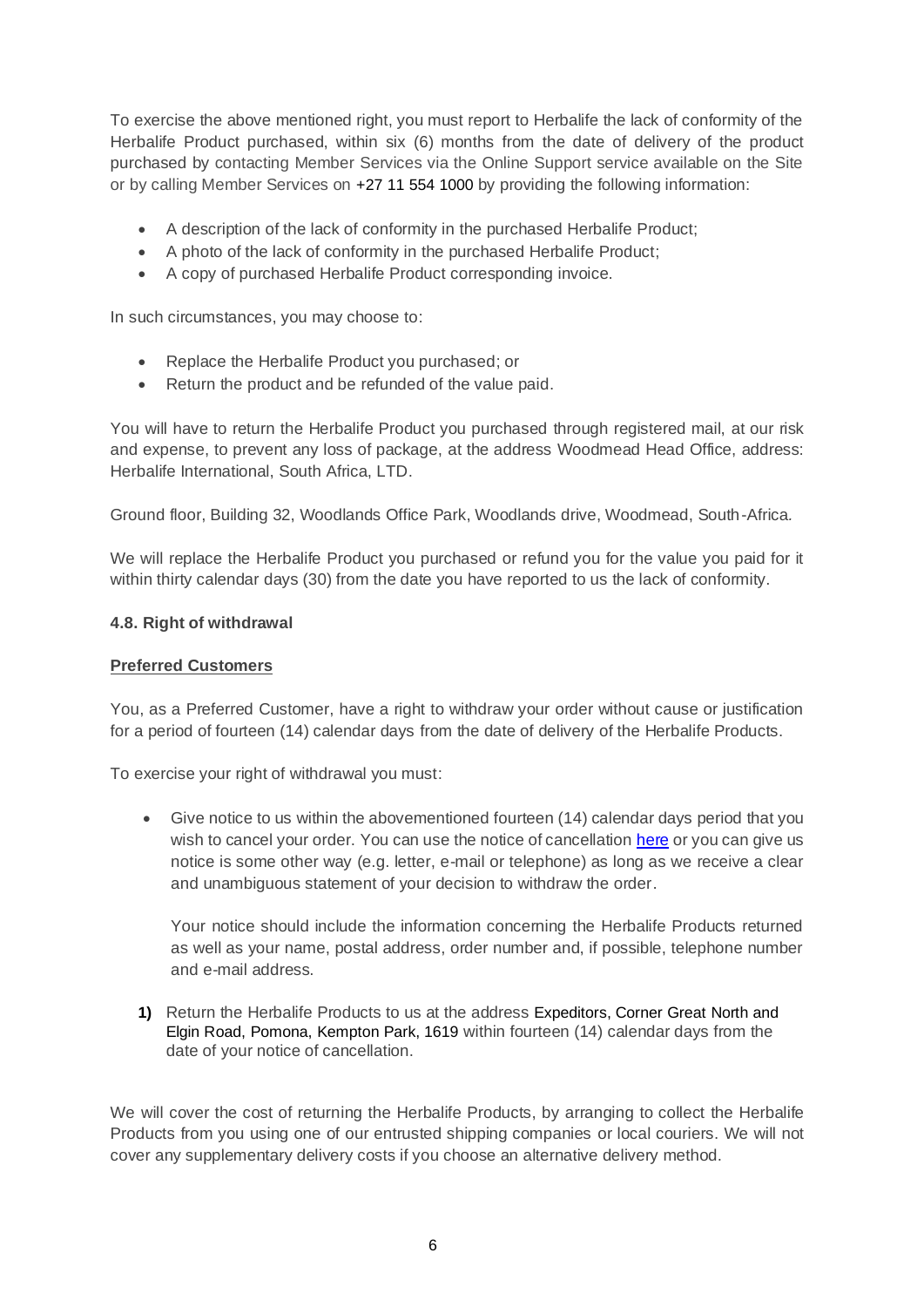### **Distributors**

If your Distributorship is cancelled for any reason, you may return to Herbalife all unopened products or sales materials that were purchased in the previous twelve (12) months for a full refund of the purchase price, including taxes, and the return shipping cost. To obtain a refund, Distributors may call Herbalife Nutrition at (insert phone number) (011) 540-1000 or submit the refund form available at MyHerbalife.com www.myherbalife.com/en-ZA.

### **4.9. Reimbursement of returned Herbalife Products**

In case of return of Herbalife Products under our commercial guarantee (see section 4.6 above), your right of withdrawal (see section 4.7 above) or in exercise of your statutory rights, we will refund you without undue delay and not later than fourteen (14) days from the day you return the Herbalife Products to us (or from the date of exercise of the withdrawal right by you if we arrange the collection of the Herbalife Products). We may withhold your refund until we have received the Herbalife Products back.

You will be refunded by the same means of payment that you used for your initial transaction and you will not incur any charges for that refund.

Herbalife Products shall be returned in their original packaging and/or containers, to the extent possible. If the Herbalife Products are returned by you for any reason other than damage to or a defect in the Herbalife Products and they have suffered any reduction in value as a result of handling beyond what is necessary to establish their nature and/or conformity, characteristics and functioning, then you will be charged for that diminution in value and that charge will be deducted from your refund.

We will not make any reimbursement if the Herbalife Products returned do not match your order, unless this is not the fault of the Preferred Customer or Distributor.

## **5. CONTACT DETAILS AND COMPLAINTS**

If you have any questions, comments, complaints or claims about the Site, your order, any Herbalife Products delivered to you or this Online Sale Terms please contact us using the contact details shown on the Site or through "Contact Us" [https://www.myherbalife.com/en-](https://www.myherbalife.com/en-ZA/ed/ds/pages/Footer/contact_us.html)[ZA/ed/ds/pages/Footer/contact\\_us.html](https://www.myherbalife.com/en-ZA/ed/ds/pages/Footer/contact_us.html) on the Site, all of it notwithstanding the warranties that may apply to orders and/or Herbalife Products pursuant to applicable legislation or as otherwise expressly stated in Section 4 of this Online Sales Terms.

We will answer your claims as soon as possible, and in any event within one (1) month from receiving them.

## **6. ERRORS**

If you believe that you have discovered an error in the Site or the Herbalife Products, please contact us as provided in section 5 above and include, if possible, a description of the error, its URL location and your contact information. We will make reasonable efforts to address your concerns.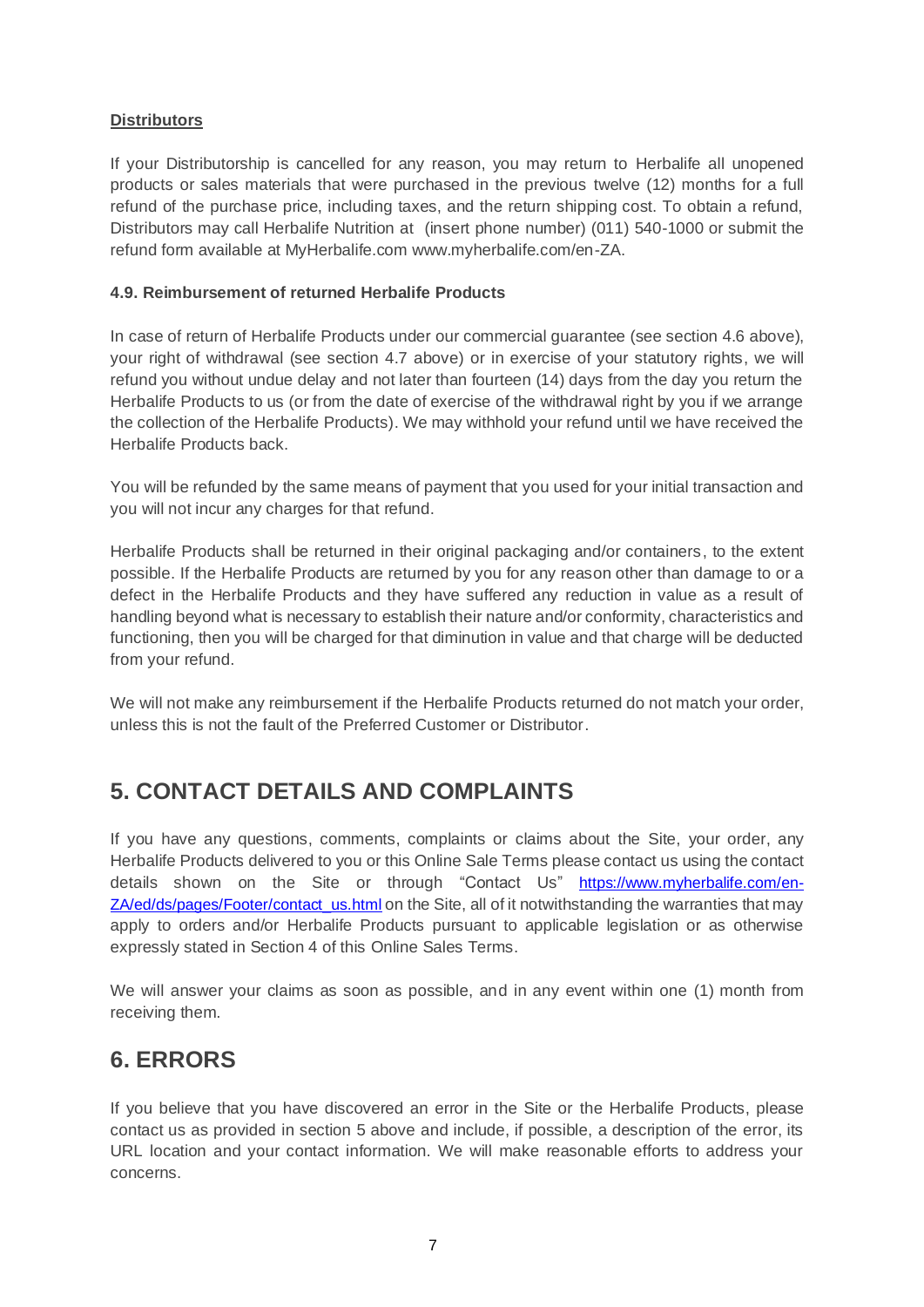# **7. LIMITATION OF LIABILITY**

Without prejudice to applicable regulations, Herbalife cannot be held liable for any delay or breach of its obligation under this Online Sales Terms resulting from events of force majeure, or any acts or omissions by you or third parties or to circumstances outside our control which we could not reasonably foresee at the time of acceptance of your order or which consequences we cannot reasonably avoid or overcome.

Causes of force majeure shall include any act, event, lack of exercise, omission or accident that is beyond our reasonable control which, among others, include strikes, lockouts, fire, explosion, storms, flood, earthquake, terrorist threat or attack, war, pandemic, inability to use trains, boats, airplanes, motorized transport or other means of transport, and Acts, decrees, legislation, regulations or restrictions of any government or public authority.

In such event, obligations under these Online Sale Terms shall be suspended during the period in which the cause of force majeure continues, and Herbalife shall have an extension of the deadline to fulfill these obligations for a period of time equal to the duration of the cause of force majeure.

## **8. INDEMNIFICATION**

By placing an order you agree to indemnify, defend and hold Herbalife harmless from and against any third party claims, alleged claims, demands, causes of action, judgments, damages, losses, liabilities, and all costs and expenses of defence, including, without limitation, reasonable attorneys' fees, arising out of or relating to: your breach of your representations, warranties, covenants or agreements hereunder; your violation of this Online Sales Terms or any law; your use of the Site and/or any Herbalife product in violation of these Online Sale Terms; information or material posted or transmitted through your computer or account, even if not submitted by you, that infringes any copyright, trademark, trade secret, trade dress, patent, publicity, privacy or other right of any person or defames any person; any misrepresentation made by you; and/or our use of your information. You will cooperate as fully and as reasonably required in our defence of any claim.

## **9. TERMINATION; MODIFICATION**

Any violation of these Online Sales Terms may result in restrictions on your ability to place orders and purchase Herbalife Products on the Site and may be referred to law enforcement authorities.

No waiver of any of the provisions of this Online Sale Terms shall constitute a waiver of any other provisions hereof (whether or not similar), nor shall any such waiver constitute a continuing waiver unless otherwise expressly provided.

We reserve the right to modify or discontinue sales on the Site, or any portion thereof without notice to you or any third party. Pre-existing orders or claims will not be affected by such modification or termination.

If any provision of this Online Sale Terms is found to be invalid by any court having competent jurisdiction, the invalidity of such provision will not affect the validity of the remaining provisions